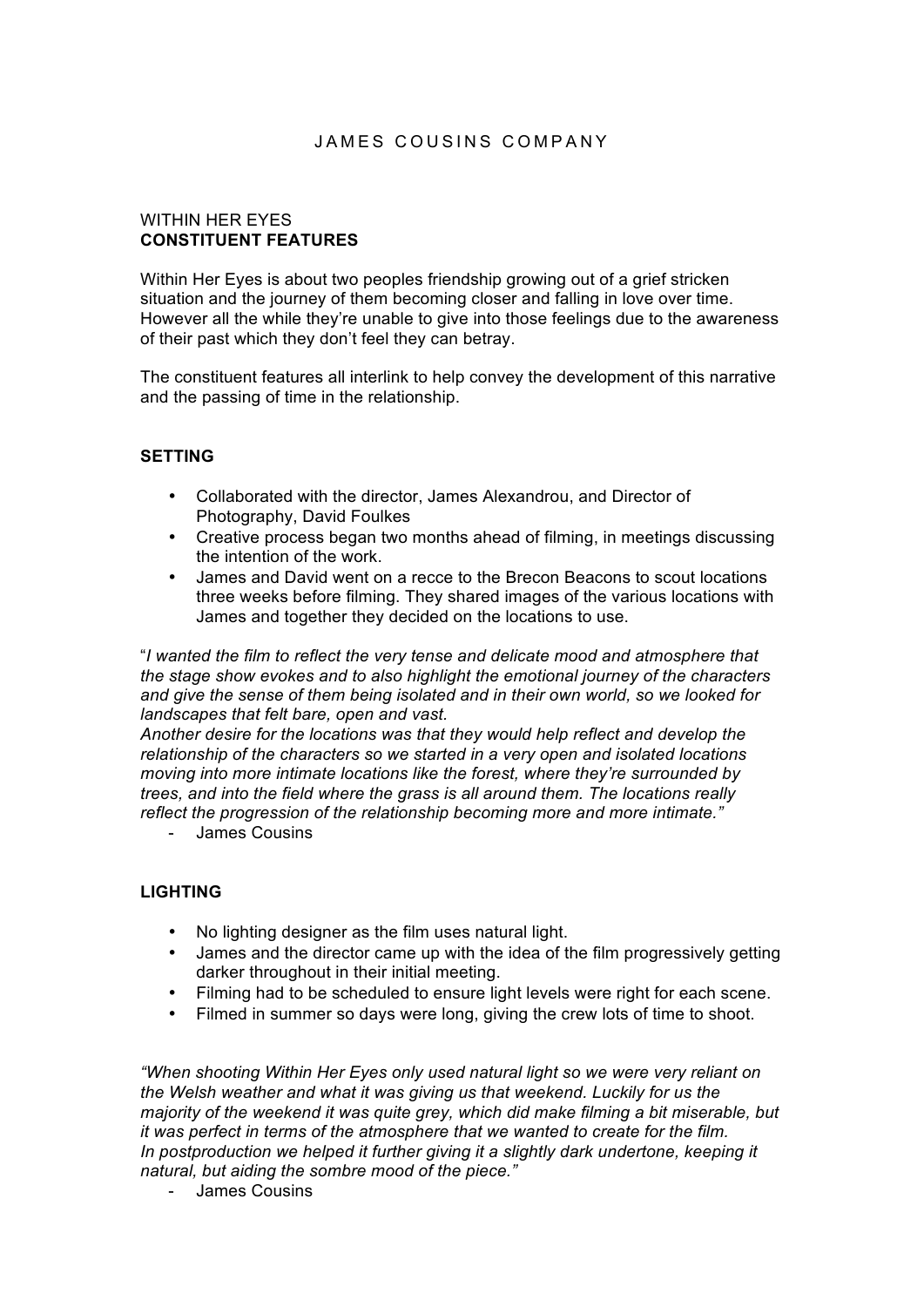# **COSTUME**

- Collaborated with stylist Katie McGoldrick
- The costumes were a variation on the costumes by Collin Falconer for the original stage production of the work.
- Creative process began two weeks ahead of filming. Katie sourced costumes from shops and together with James tried different combinations on the dancers to see what worked best and facilitated their movement.

*"The costumes were selected for a number of reasons. The first was to reflect the character, for example Lisa's character is very vulnerable, fragile and conservative, so we were looked for a shirt that was very thin and delicate which we buttoned up to the top to make it more conservative.* 

*The second element was to make sure the costumes fitted within the setting so made sure we had a colour pallet that fitted the environment.* 

*Thirdly we wanted to reflect the relationship; him being the strong support always underneath and her being supported by him. So his colours were dark and earthy whereas hers were much lighter, linking her to the heavens."*

- James Cousins

## **ACCOMPANIMENT**

- Collaborated with composer, Seymour Milton.
- Creative process took place during the creation of the original stage production in 2012.

*"I wanted the accompaniment to help with atmosphere and dark mood of the piece, for it to help create tension, but also for it be very delicate for it to reflect the relationship. So I talked to my composer Seymour about how we could do this and we decided on a sound score that would use both strings and piano. The strings are very emotive and moving whereas the piano has a much more fragile* 

*and delicate quality, so combining these two elements, with electronic sound as well, we created a score that for me really fits the emotion of the work.*

*The accompaniment and choreography were created side by side. Seymour and I spoke about the sound world and I gave him some sample tracks as well to help describe the atmosphere that I wanted to create. We then worked independently, with me creating material in the studio, and him creating sound in his studio, which we'd share through me sending him videos and him sending me over sound clips. I'd then work on working the choreography to the music, sending him feedback, him then tweaking things, until we arrived at this point where both were working together and became completely interlinked."*

- James Cousins

## **USE OF CAMERA**

- Collaborated with the director, James Alexandrou, and Director of Photography, David Foulkes
- Creative process began two months ahead of filming, in meetings discussing the intention of the work.